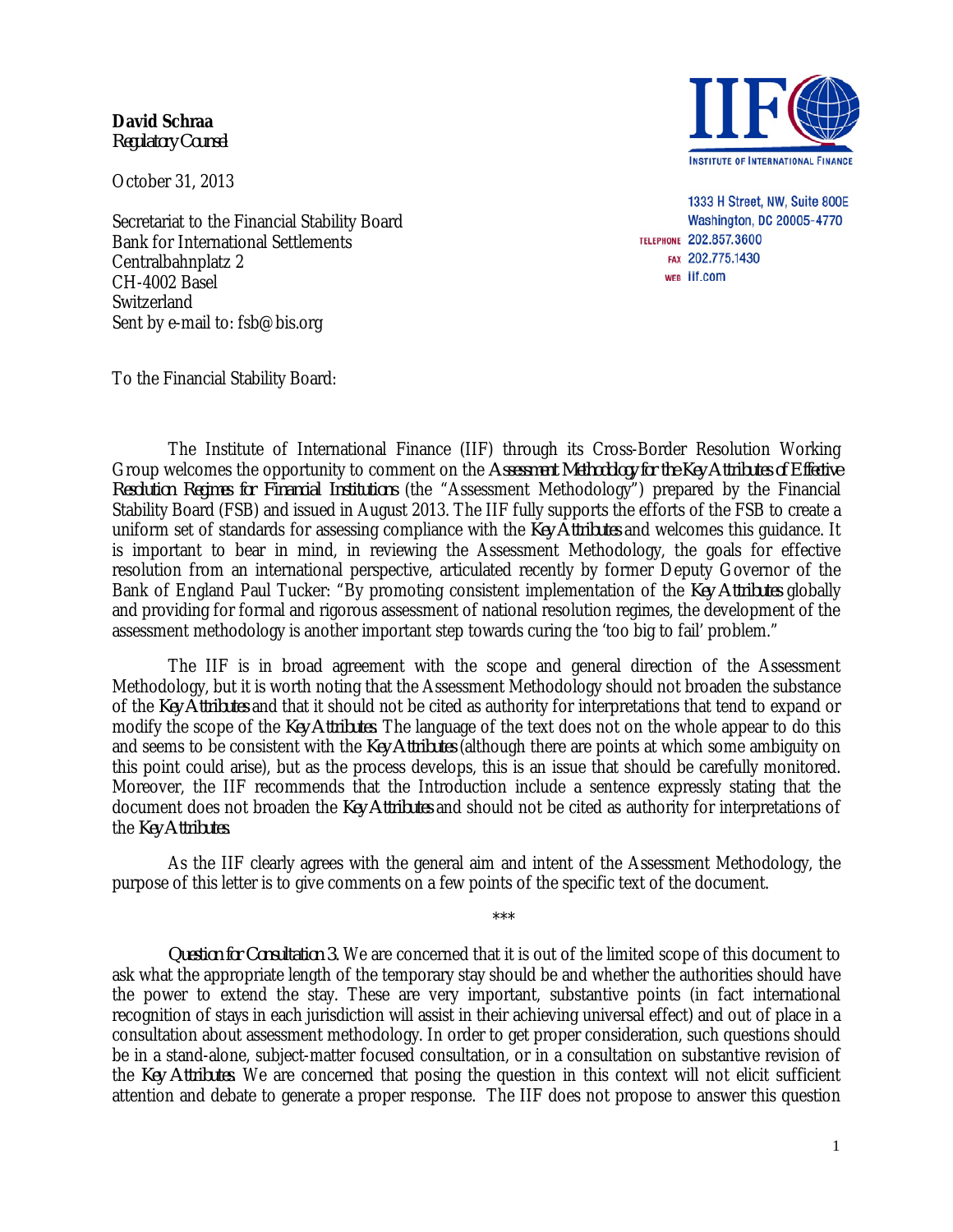here, but would be delighted to do a fuller answer in due course, or to discuss the matter with the FSB's secretariat.[1](#page-1-0)

*Question for Consultation 4.* Whether a firm is systemic in failure is a major issue that should be left to the jurisdiction in question. This is a question outside of the scope of the assessors' task, in our view. The assessors could, however, review the appropriateness and adequacy of the criteria and methods used for making such determinations.

Responses to the other stated questions are covered by the detailed observations below.

On *Overview (p. 2)*: Presumably compliance with the Annexes to the *Key Attributes* will also be subject to assessment, in due course, including those relating to the resolution of insurers and financial market infrastructures (FMIs), the treatment of client assets in resolution, and information sharing between domestic and foreign authorities for resolution-related purposes. A statement to that effect should be included.

On *Conduct of Compliance Assessment, Need of access to a range of information and stakeholders (p. 12):*  Footnote 8 should be revised to specify that access to the recovery or resolution plans of individual financial institutions is not necessary.

On *Conduct of Compliance Assessment, Cross-border aspects (p. 12)*: The importance of Key Attribute 3 (resolution powers) and 4 (set-off, netting, collateralization, segregation of client assets) should not be overlooked. These are fundamental parts of the resolution process and ought to be considered as critical aspects of cross-border compliance. However, in assessing compliance, the criteria should be practical and pragmatic as opposed to legalistic.

On *Sector-Specific Considerations, FMIs (p. 16)*: Effective recovery and resolution mechanisms for FMIs are critical to the efficient operation and sustainability of the financial markets. Consistently with the September 2009 G20 and FSB statements, the public sector should take all necessary steps to maximize the ability of authorities to cooperate and act in a coordinated fashion in case of an FMI recovery or resolution. For more information on the IIF's views on FMI recovery and resolution, please refer to its recent submissions to the FSB<sup>[2](#page-1-1)</sup> and to the Committee on Payment and Settlement Systems (CPSS) and International Organization of Securities Commissions (IOSCO).[3](#page-1-2)

On *Assessment Methodology, Explanatory Notes, Holding companies (EN 1.1 (c)) (p. 24)* and *Domestic branches of foreign financial institutions (EN 1.1 (d)) (p. 25):* A clear statement should be made to the effect of authorities' having the capacity to recognize the ability of subsidiaries of a bank holding company in a 'single point of entry' resolution to continue operating while the holding company is in resolution.

On *Assessment Methodology, KA 1.2 (p. 26)*: While many in the industry support the notion that the continuity of critical FMI functions should guide the choice of resolution powers, some members of the investor community take the position that preventing losses and limiting haircuts to client funds should be primary concerns. The current text is appropriate in that it reflects the proposed annex to the Key Attributes on FMI resolution. But, these varying views reflect the fact that the difficult issues of FMI

<span id="page-1-0"></span> $\overline{\phantom{a}}$ <sup>1</sup> For previous IIF views on this important issue, see *Making Resolution Robust – Completing the Legal and Institutional Frameworks for Effective Cross-Border Resolution of Financial Institutions*, IIF, June 2012, pp. 28 – 33.

<span id="page-1-1"></span><sup>2</sup> Letter from IIF, the International Swaps and Derivatives Association (ISDA), The Clearing House, and the Global Financial Markets Association (GFMA) to the FSB (Oct. 15, 2013) (on file with the FSB), *available at* http://www.financialstabilityboard.org/publications/c 131024af.pdf.

<span id="page-1-2"></span><sup>&</sup>lt;sup>3</sup> Letter from ISDA, the IIF, and The Clearing House to CPSS and IOSCO (Oct. 11, 2013) (on file with CPSS and IOSCO).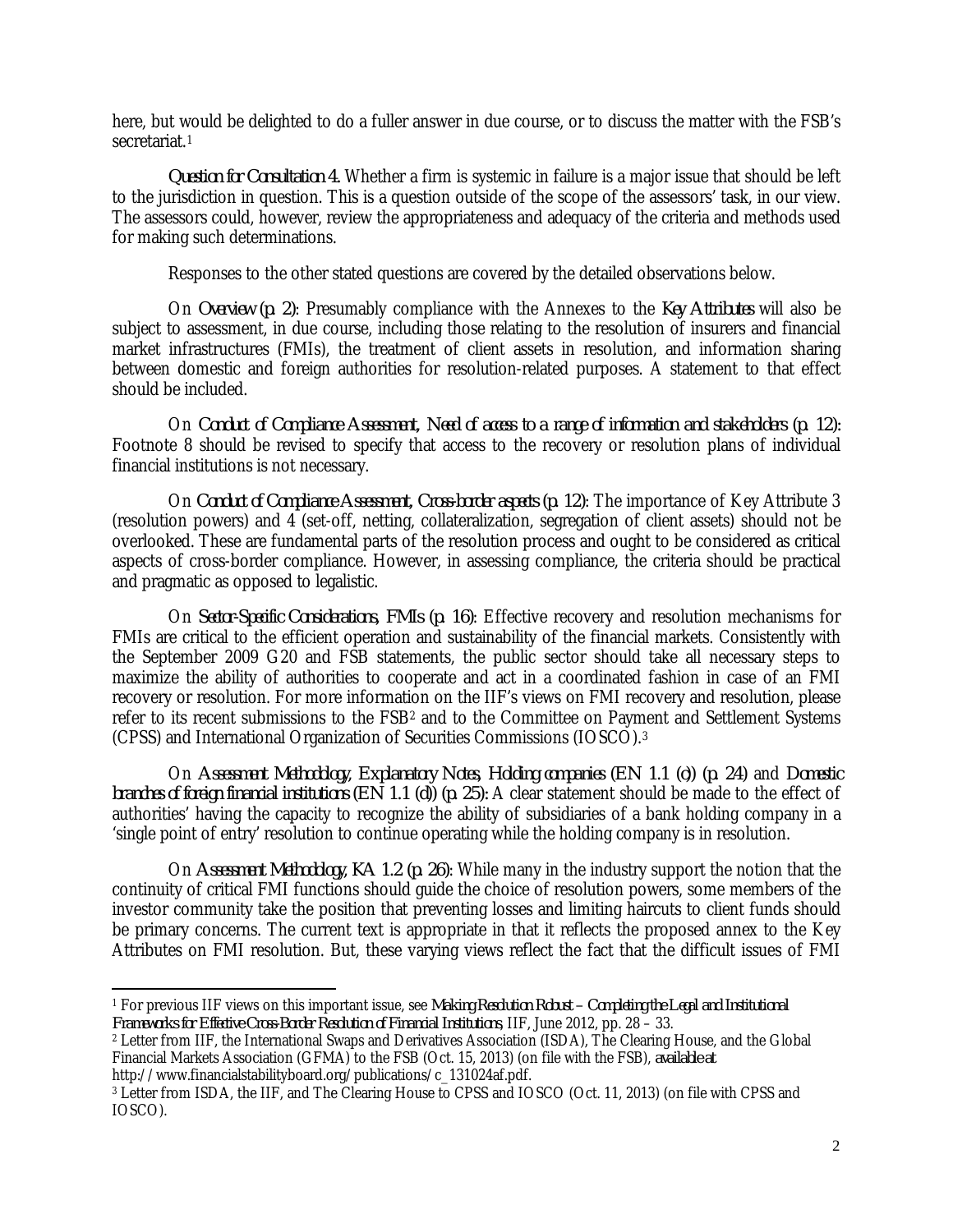resolution still need more discussion in order to make sure that the markets, broadly speaking, fully understand and support the process and likely outcomes of FMI resolution. This part of the document should of course be reviewed once the relevant annexes are finalized.

On *Assessment Methodology, KA 1.3, Essential Criteria 1.3.3 (p. 26):* The importance of having and maintaining institution-specific cross-border cooperation agreements cannot be overstated and should be stressed as part of an overall compliance assessment for all jurisdictions home to a G-SIFI.

On *Assessment Methodology, KA 2.1, Explanatory Notes, Arrangements for cooperation and communication (EN 2.1 (b)) (p. 29)* and *Cooperation between multiple resolution authorities for FMIs (EN 2.1 (c)) (p. 29):* Both points are also worth underscoring. With respect to any exchanges of information necessary for resolution-related purposes, as mentioned in EN 2.1 (b), there should be no impediments to effective information sharing, both domestically and internationally.[4](#page-2-0) While EN 2.1 (b) makes clear that there should not be any legal restrictions on sharing necessary information among domestic authorities, a similar statement should cover the exchange of information between foreign authorities.

EN 2.1 (c) partly undercuts the importance of Responsibility E of the PFMI by suggesting that the authorities take account of it only "to the extent possible." It would be preferable to expect that authorities either comply with Responsibility E fully or explain instances in which they did not cooperate entirely with one another (i.e., "comply or explain").

On *Assessment Methodology, KA 2.6, Explanatory Notes, Protection from liability (EN 2.6 (a)) (p. 26):* It is assumed that, except in cases of fraud or other egregious conduct, any claims should be assessable against the estate of the firm in resolution, but perhaps this could be made clear.

On *Assessment Methodology, KA 2.5, Essential criteria, 2.5.2 (p. 33):* Transparency should not require disclosure of the results of assessments of, or the text of, individual financial institution's recovery or resolution plans. The criterion should provide that such reports should not be understood to require disclosures of the results of assessments of, or otherwise non-public portions of, individual financial institutions' recovery or resolution plans or other information not required to be made public by the relevant substantive law or regulations.

On *Assessment Methodology, KA 3.1, Explanatory Notes, Quantitative or qualitative Criteria to assess nonviability (EN 3.1 (c)) (pg. 39)*: The conditions for entry into resolution or exercise of resolution powers should be clear and transparent and set out in law or appropriate regulation. While there will always be a degree of subjective judgment in the application of such conditions, the aim should be global consistency on the understanding of the objective grounds prescribed for resolution.

Triggers (ii) and (iv) in EN 3.1 (c) risk triggering resolution action too early, to the detriment of stakeholders. Given the importance of the subjective application of these tests, it would be helpful to be as specific as possible in establishing global understanding of how they should be understood.

On *Assessment Methodology, KA 3.4, Explanatory Notes, Transparency (EN 3.4 (d)) (p. 54):*  Transparency and market confidence are best preserved systemically if investors and financial markets are confident that information concerning resolution measures is promptly and robustly disclosed to the public. This note should make clear the role that transparency will have in restoring confidence once a firm enters resolution.

<span id="page-2-0"></span> $\overline{\phantom{a}}$ <sup>4</sup> Letter from IIF to the FSB (Oct. 15, 2013) (on file with the FSB), *available at*  http://www.financialstabilityboard.org/publications/c\_131024bg.pdf.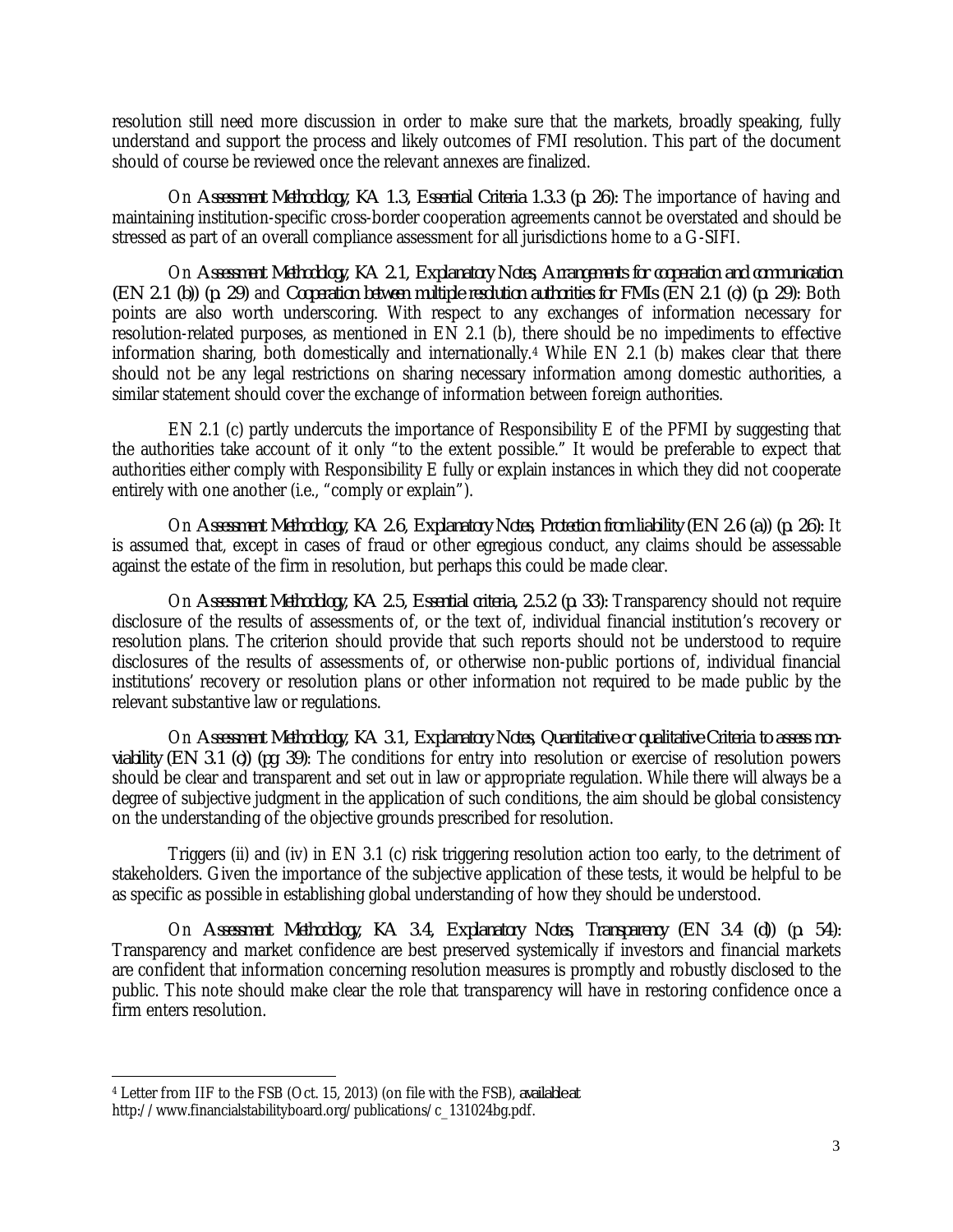On *Assessment Methodology, KA 3.4, Explanatory Notes, Use of bridge institutions for FMI resolution (EN 3.4 (g)) (p. 55):* An entity operating multiple FMIs for different products should be able to define an individual product-focused service as a separate FMI for resolution purposes, where its supervisor agrees that it has sufficient risk-management capability, capitalization, governance and (where applicable) clearing-fund provisions to sustain designation as a separate FMI. These products could be "siloed," so to speak. However, this structure would need to be laid out in the CCP's or FMI's ex-ante rules and member agreements.

One of the difficulties in planning for or carrying out a resolution of an FMI will be determining which services are critical functions. It is implicit in earlier FSB papers and in the *Key Attributes* that the FMI, in agreement with its regulators, must clearly determine its critical functions. More guidance would be helpful on how the critical functions of an FMI should be determined. Depending on business model and form of corporate organization, an FMI may have associated functions or other commercial functions that need not be considered critical, and which need not be supported through loss-allocation mechanisms in recovery or in resolution.[5](#page-3-0)

On *Assessment Methodology, KA 3.5, Explanatory Notes, Contractual cross-border recognition clauses (EN 3.5 (c)) (p. 58):* It should be understood that the decision to require or not require contractual recognition terms is a matter for the relevant supervisory authorities to decide and the assessment process should not be intended to make a judgment one way or another, but rather to report what decisions have been taken. The language of this note could be interpreted to indicate a substantive position that seems to be broader than what the Key Attribute covers.

On *Assessment Methodology, KA 3.9 (p. 62)*: This is a particularly important issue and ought to be emphasized as part of the assessment process. In order to minimize the overall systemic effects of a firm's resolution, authorities must consider the consequences that their actions will have, not only within their own jurisdictions but across borders as well.

On *Assessment Methodology, KA 3.9, Explanatory Notes, Requirement to take account of the impact on the group and on financial stability in other jurisdictions (EN 3.9 (a)(vi)) (p. 63):* What is considered "as far as reasonably possible" should be left to the relevant authority to determine. For the purposes of the assessment process, there should only be a determination of whether or not the relevant powers exist.

On *Assessment Methodology, KA 4, Explanatory Notes, Protection of client assets (EN 4.1 (b)) (p. 67):* It should be clear that the "legal framework" referred to is the broadly applicable legal framework and not the resolution regime per se. Rights governing client assets arise from broadly applicable law or relevant agreements, not from the resolution regime, which should take clients' rights and obligations as it finds them.

On *Assessment Methodology, KA 5.2 (p. 71):* The applicable law of the resolution of FMIs should make it possible for the resolution authority to follow the recovery rules of the FMI where possible. Thus, it may need to be specified that the normal insolvency rules that would set aside contractual provisions, such as recovery rules, do not apply to FMIs when in resolution, but that the resolution authority would have the power to apply the normal recovery rules of the FMI. As a result, the application of the "no creditor worse off than in liquidity" (NCWOL) principle would be deemed modified in this particular instance. Instead, the NCWOL principle would apply to judge the fairness of

<span id="page-3-0"></span> $\overline{\phantom{a}}$ <sup>5</sup> See footnote 2 above.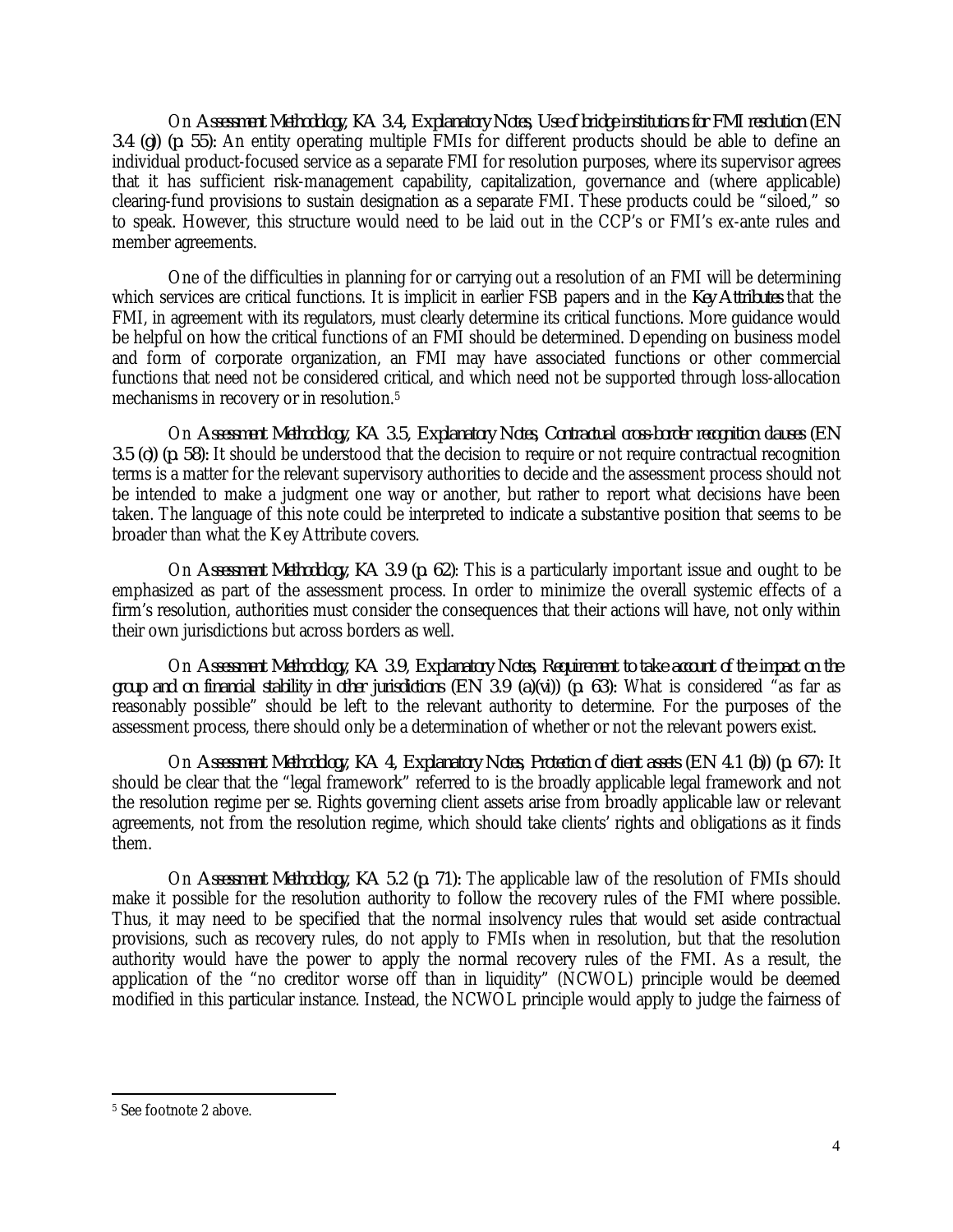the disposition of any residual losses and assets of the FMI after application of the loss distribution rules.[6](#page-4-0)

On *Assessment Methodology, KA 7 (p. 84), KA 7.2 (p. 85),* and *7.5 (p. 90):* Similarly to the point raised above with respect to Key Attribute 3.9, these issues should be considered carefully and will be critical to the success of any cross-border resolution. Unfortunately, there may be a tendency for jurisdictions to overlook some cross-border issues and focus instead on more local concerns. This would be a mistake from the standpoint of trying to preserve a firm's total economic value, and significant attention should be given to the cross-border effects of a domestic authority's actions. It is important that home and host regulators have the legal power to be able to recognize actions taken by other resolution authorities. This could be added as a new EC 2.4.2 perhaps, though it may be better positioned within KA 7 (it is referred to in passing under EN 7.1 (b)). Further guidance on these considerations might be helpful.

On *Assessment Methodology, KA 7.5, Explanatory Notes, Cross-border recognition clauses (EN 7.5 (d)) (p. 92):* Once more, as with EN 3.5 (c), the choice of whether or not to require contractual recognition terms should left for the relevant authorities to determine and would appear to be beyond the scope of the assessment process.

On *Assessment Methodology, KA 7.6, Explanatory Notes, Limitations or refusals to exchange confidential information (EN 7.6 (b)) (p. 93):* In addition to the criteria stated, it should be determined whether the jurisdiction has the intent to exchange confidential information, except where meaningful impediments arise.

On *Assessment Methodology, KA 7.6, Explanatory Notes, Information necessary for recovery and resolution and for carrying out resolution (EN 7.6 (c)) (p. 94)*: The note should specify that the legal gateways should be subject to the requisite provisions, pursuant to Key Attribute 7.7, to assure confidentiality and appropriate use of the information transferred.

On *Assessment Methodology, KA 9 (p. 100):* Cross-border issues, again, need special consideration and should be addressed on a firm by firm basis as well as more broadly. Such guidance, on the institution-specific cross-border cooperation agreements, is welcomed and should be integrated as much as possible into the overall assessment process.

On *Assessment Methodology, KA 10.4 (p. 106):* There should be a presumption that, in conducting resolvability assessments, maximal reliance will be placed on the home authorities.

On *Assessment Methodology, Actions to improve resolvability (EN 10.5 (a)) (p. 108):* This discussion seems to go beyond the inquiry as to whether there are necessary powers and into suggestions as to how to exercise them, which seems especially inappropriate in the context of coercive actions taken against firms.

On *Assessment Methodology, KA 12.1 (p. 118):* Again, while each Key Attribute is essential and deserves careful consideration, cross-border information sharing is particularly critical to ensuring the effectiveness of a cross-border resolution. The IIF has already offered its views on this issue in a recent letter to the FSB,<sup>[7](#page-4-1)</sup> but it is worth highlighting once more the importance of having ongoing and regular information exchanges between authorities. Not only will this help develop a level of trust and confidence among the various authorities, but good normal-time cooperation and coordination is also essential to making sure that data is understood consistently.

 $\overline{\phantom{a}}$ 

<span id="page-4-1"></span><span id="page-4-0"></span><sup>&</sup>lt;sup>6</sup> *Id.* 7 See footnote 4 above.